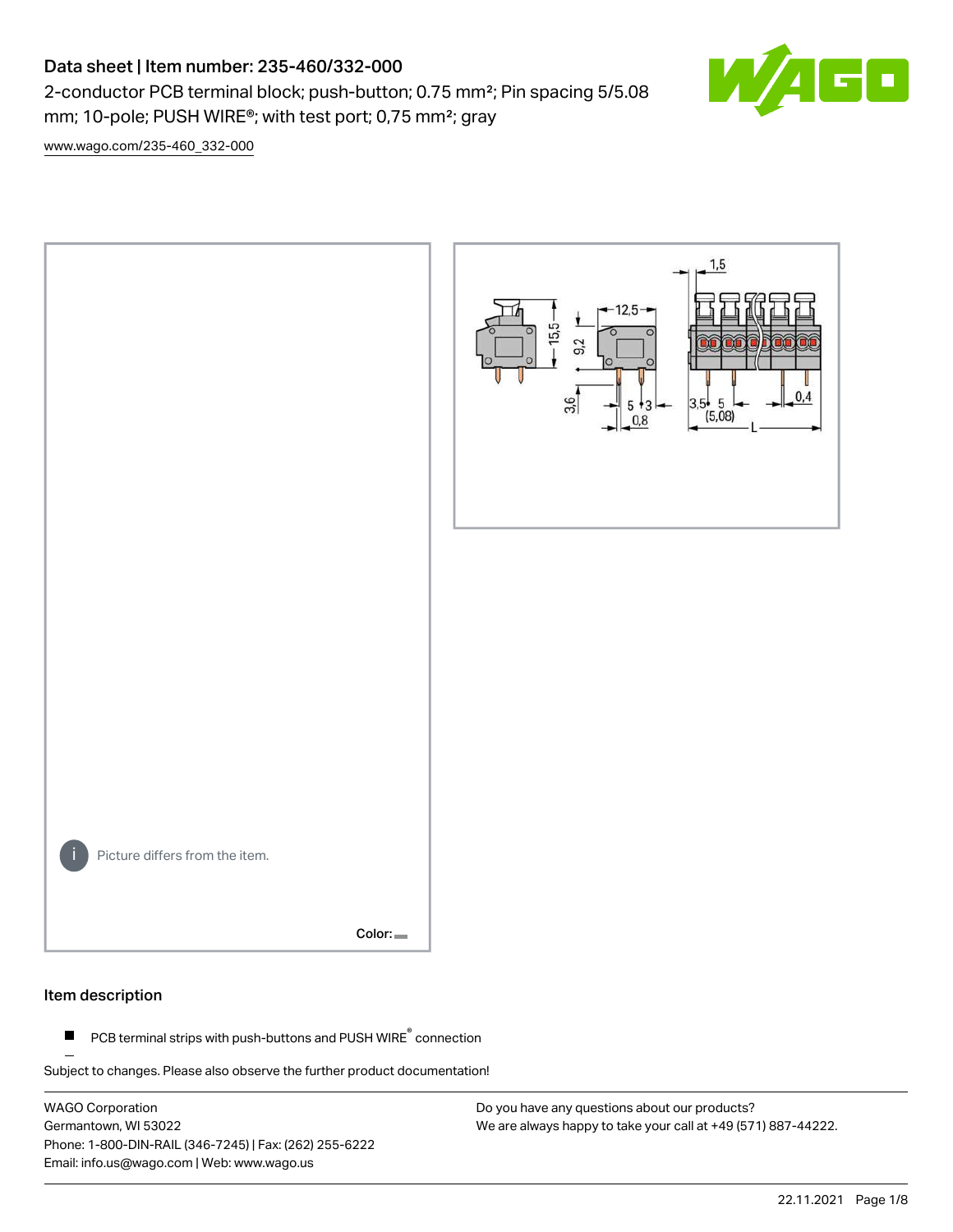

- **Double-wire connection for commoning signals**
- $\blacksquare$ Push-in termination of solid conductors
- Easy conductor removal via push-button  $\blacksquare$
- $\blacksquare$ Set to metric or inch pin spacing by compressing PCB terminal strips or pulling them apart
- $\blacksquare$ Also available with a test slot

### Data Notes

| Variants: | Other pole numbers                                               |
|-----------|------------------------------------------------------------------|
|           | Other colors                                                     |
|           | Terminal strips with 7.5/7.62 mm and 10/10.16 mm pin spacing     |
|           | Mixed-color PCB connector strips                                 |
|           | Direct marking                                                   |
|           | Other versions (or variants) can be requested from WAGO Sales or |
|           | configured at https://configurator.wago.com/                     |
|           |                                                                  |

# Electrical data

### IEC Approvals

| Ratings per                 | IEC/EN 60664-1                                                        |
|-----------------------------|-----------------------------------------------------------------------|
| Rated voltage (III / 3)     | 250 V                                                                 |
| Rated surge voltage (III/3) | 4 <sub>k</sub> V                                                      |
| Rated voltage (III/2)       | 320 V                                                                 |
| Rated surge voltage (III/2) | 4 <sub>kV</sub>                                                       |
| Nominal voltage (II/2)      | 630 V                                                                 |
| Rated surge voltage (II/2)  | 4 <sub>k</sub> V                                                      |
| Rated current               | 10A                                                                   |
| Legend (ratings)            | $(III / 2)$ $\triangle$ Overvoltage category III / Pollution degree 2 |

#### UL Approvals

| Approvals per                  | UL 1059 |
|--------------------------------|---------|
| Rated voltage UL (Use Group B) | 300 V   |
| Rated current UL (Use Group B) | 10 A    |
| Rated voltage UL (Use Group D) | 300 V   |
| Rated current UL (Use Group D) | 10 A    |

### CSA Approvals

Approvals per CSA

Subject to changes. Please also observe the further product documentation!

| WAGO Corporation                                       | Do you have any questions about our products?                 |
|--------------------------------------------------------|---------------------------------------------------------------|
| Germantown, WI 53022                                   | We are always happy to take your call at +49 (571) 887-44222. |
| Phone: 1-800-DIN-RAIL (346-7245)   Fax: (262) 255-6222 |                                                               |
| Email: info.us@wago.com   Web: www.wago.us             |                                                               |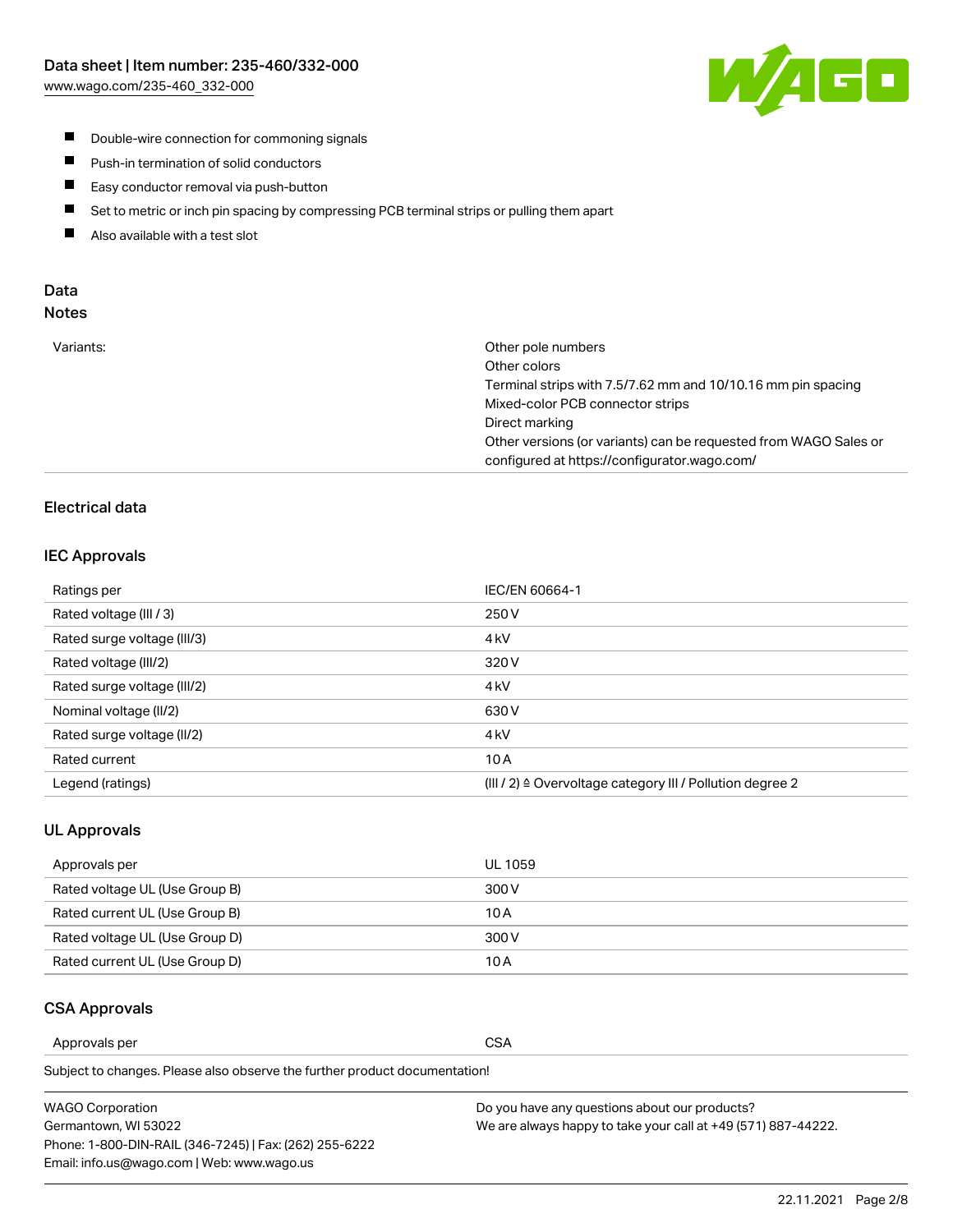[www.wago.com/235-460\\_332-000](http://www.wago.com/235-460_332-000)



| Rated voltage CSA (Use Group B) | 300 V |
|---------------------------------|-------|
| Rated current CSA (Use Group B) |       |

## Connection data

| Total number of connection points | 20 |
|-----------------------------------|----|
| Total number of potentials        | 10 |
| Number of connection types        |    |
| Number of levels                  |    |

# Connection 1

| Connection technology                 | PUSH WIRE <sup>®</sup>                 |
|---------------------------------------|----------------------------------------|
| Actuation type                        | Push-button                            |
| Solid conductor                       | $0.20.75$ mm <sup>2</sup> / 24  18 AWG |
| Strip length                          | $910$ mm $/0.350.39$ inch              |
| Conductor connection direction to PCB | 0°                                     |
| Number of poles                       | 10                                     |

## Physical data

| Pin spacing                          | 5/5.08 mm / 0.197/0.2 inch |
|--------------------------------------|----------------------------|
| Width                                | 51.5 mm / 2.028 inch       |
| Height                               | 19.1 mm / 0.752 inch       |
| Height from the surface              | 15.5 mm / 0.61 inch        |
| Depth                                | 12.5 mm / 0.492 inch       |
| Solder pin length                    | 3.6 <sub>mm</sub>          |
| Solder pin dimensions                | $0.8 \times 0.4$ mm        |
| Drilled hole diameter with tolerance | $1^{(+0.1)}$ mm            |

### PCB contact

| PCB Contact                         | тнт                                      |
|-------------------------------------|------------------------------------------|
| Solder pin arrangement              | over the entire terminal strip (in-line) |
| Number of solder pins per potential |                                          |

#### Material data

| Color          | gray |
|----------------|------|
| Material group |      |

Subject to changes. Please also observe the further product documentation!

| <b>WAGO Corporation</b>                                | Do you have any questions about our products?                 |
|--------------------------------------------------------|---------------------------------------------------------------|
| Germantown, WI 53022                                   | We are always happy to take your call at +49 (571) 887-44222. |
| Phone: 1-800-DIN-RAIL (346-7245)   Fax: (262) 255-6222 |                                                               |
| Email: info.us@wago.com   Web: www.wago.us             |                                                               |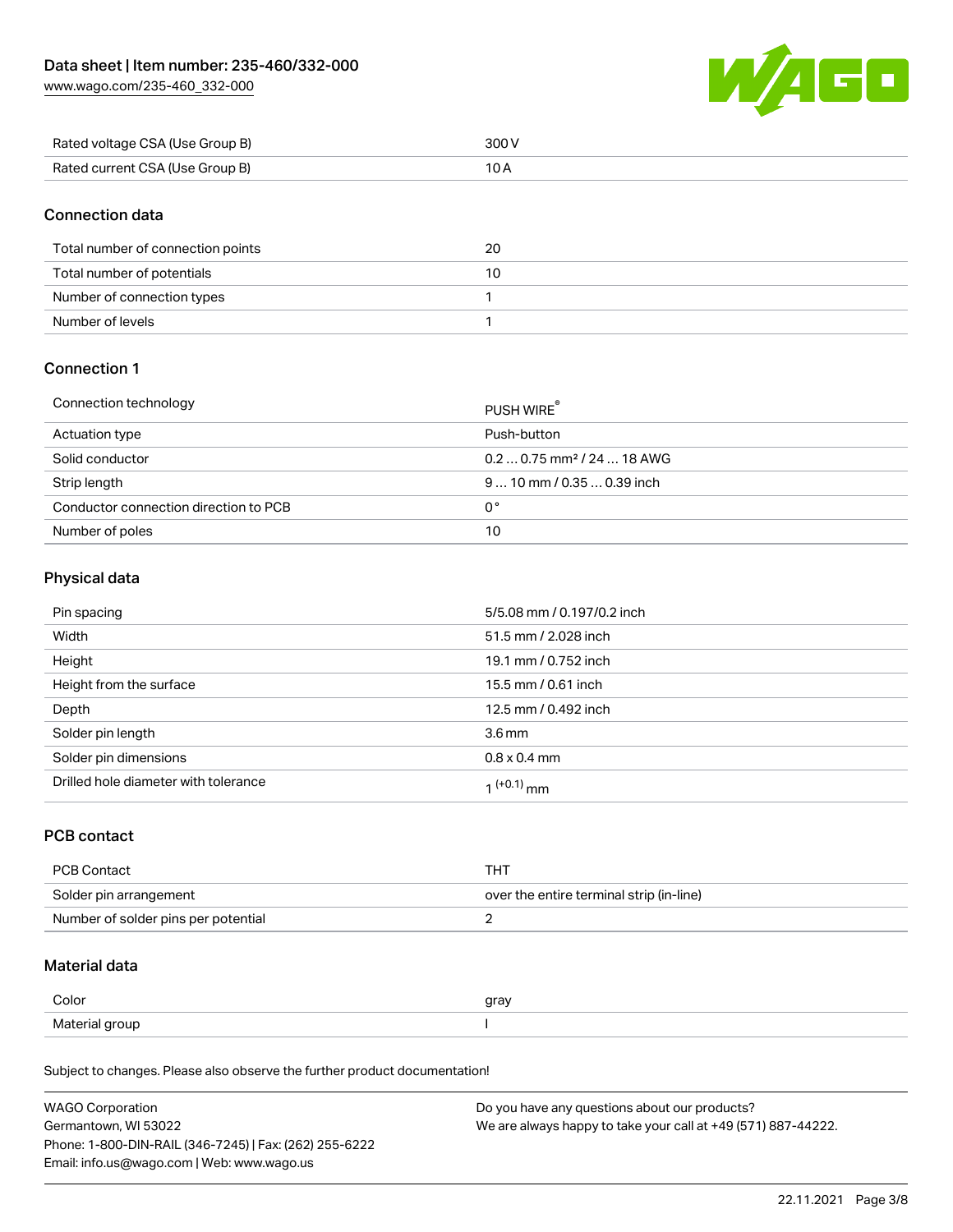[www.wago.com/235-460\\_332-000](http://www.wago.com/235-460_332-000)



| Insulation material               | Polyamide (PA66)                       |
|-----------------------------------|----------------------------------------|
| Flammability class per UL94       | V <sub>0</sub>                         |
| Clamping spring material          | Chrome nickel spring steel (CrNi)      |
| Contact material                  | Electrolytic copper $(E_{\text{CII}})$ |
| Contact plating                   | tin-plated                             |
| Fire load                         | $0.144M$ J                             |
| Weight                            | 7.7 <sub>g</sub>                       |
|                                   |                                        |
| <b>Environmental requirements</b> |                                        |

| Limit temperature range | $-60+105 °C$ |
|-------------------------|--------------|
|                         |              |

### Commercial data

| Product Group         | 4 (Printed Circuit) |
|-----------------------|---------------------|
| PU (SPU)              | 80 (20) Stück       |
| Packaging type        | box                 |
| Country of origin     | CН                  |
| <b>GTIN</b>           | 4044918656375       |
| Customs tariff number | 85369010000         |

### Approvals / Certificates

#### UL-Approvals

| Logo     | Approval                            | <b>Additional Approval Text</b> | Certificate<br>name |
|----------|-------------------------------------|---------------------------------|---------------------|
| J<br>. . | UL<br>UL International Germany GmbH | $\overline{\phantom{0}}$        | E45172              |

### Optional accessories

Email: info.us@wago.com | Web: www.wago.us

| <b>Ferrules</b>      |                                                                                                   |                                                               |                      |  |
|----------------------|---------------------------------------------------------------------------------------------------|---------------------------------------------------------------|----------------------|--|
| Ferrule              |                                                                                                   |                                                               |                      |  |
|                      | Item no.: 216-101                                                                                 |                                                               | www.wago.com/216-101 |  |
|                      | Ferrule; Sleeve for 0.5 mm <sup>2</sup> / AWG 22; uninsulated; electro-tin plated; silver-colored |                                                               |                      |  |
|                      | Item no.: 216-104                                                                                 |                                                               |                      |  |
|                      | Ferrule; Sleeve for 1.5 mm <sup>2</sup> / AWG 16; uninsulated; electro-tin plated; silver-colored |                                                               | www.wago.com/216-104 |  |
|                      | Item no.: 216-106                                                                                 |                                                               |                      |  |
|                      | Ferrule; Sleeve for 2.5 mm <sup>2</sup> / AWG 14; uninsulated; electro-tin plated; silver-colored |                                                               | www.wago.com/216-106 |  |
|                      | Subject to changes. Please also observe the further product documentation!                        |                                                               |                      |  |
|                      | <b>WAGO Corporation</b>                                                                           | Do you have any questions about our products?                 |                      |  |
| Germantown, WI 53022 |                                                                                                   | We are always happy to take your call at +49 (571) 887-44222. |                      |  |
|                      | Phone: 1-800-DIN-RAIL (346-7245)   Fax: (262) 255-6222                                            |                                                               |                      |  |

22.11.2021 Page 4/8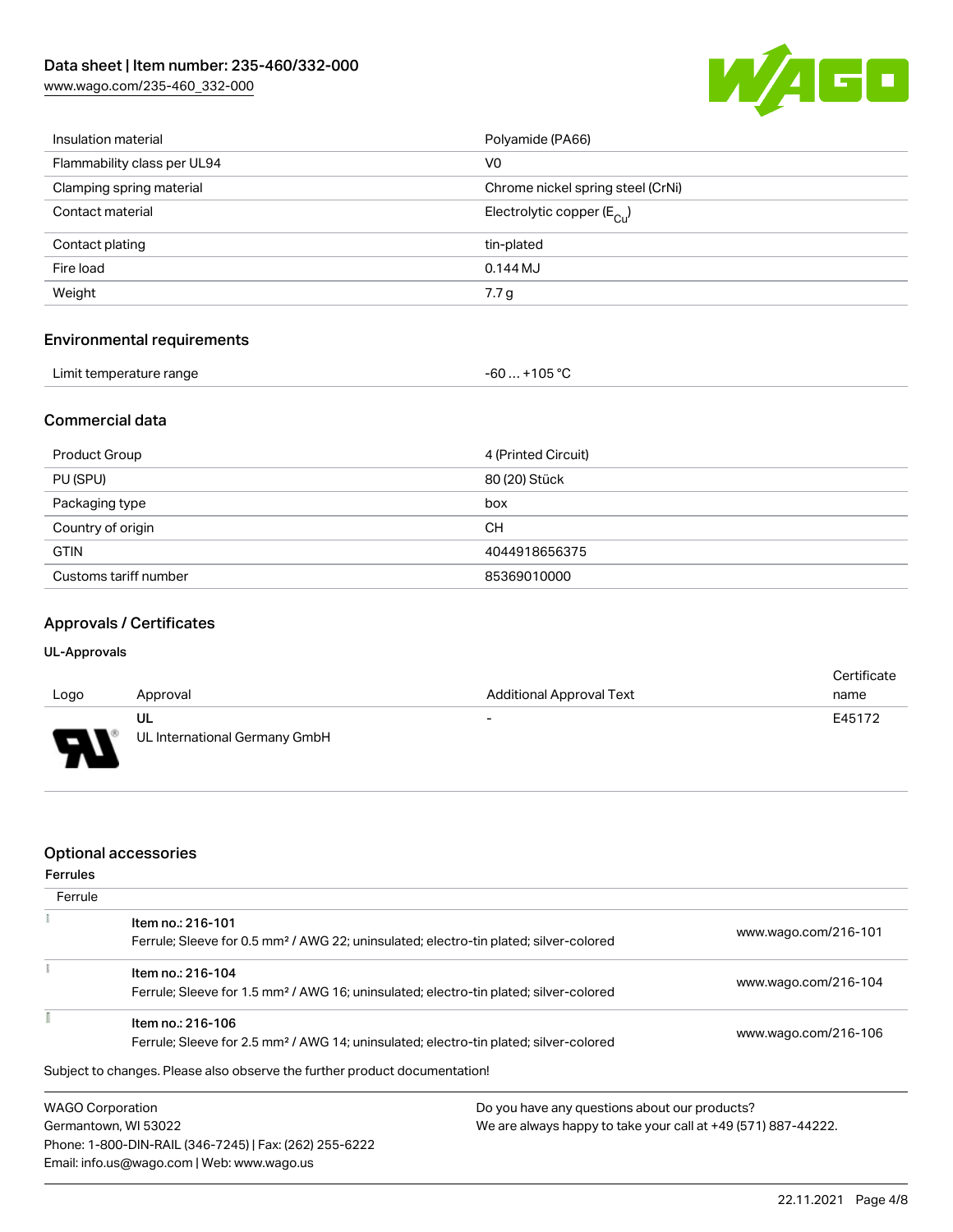## Data sheet | Item number: 235-460/332-000

[www.wago.com/235-460\\_332-000](http://www.wago.com/235-460_332-000)



|    | Item no.: 216-107<br>Ferrule; Sleeve for 4 mm <sup>2</sup> / AWG 12; uninsulated; electro-tin plated                                                                               | www.wago.com/216-107 |
|----|------------------------------------------------------------------------------------------------------------------------------------------------------------------------------------|----------------------|
| ī  | Item no.: 216-108<br>Ferrule; Sleeve for 6 mm <sup>2</sup> / AWG 10; uninsulated; electro-tin plated; silver-colored                                                               | www.wago.com/216-108 |
| Ī  | Item no.: 216-109<br>Ferrule; Sleeve for 10 mm <sup>2</sup> / AWG 8; uninsulated; electro-tin plated                                                                               | www.wago.com/216-109 |
|    | Item no.: 216-102<br>Ferrule; Sleeve for 0.75 mm <sup>2</sup> / AWG 20; uninsulated; electro-tin plated; silver-colored                                                            | www.wago.com/216-102 |
|    | Item no.: 216-103<br>Ferrule; Sleeve for 1 mm <sup>2</sup> / AWG 18; uninsulated; electro-tin plated                                                                               | www.wago.com/216-103 |
| Π  | Item no.: 216-110<br>Ferrule; Sleeve for 16 mm <sup>2</sup> / AWG 6; uninsulated; electro-tin plated; metallic brown                                                               | www.wago.com/216-110 |
|    | Item no.: 216-123<br>Ferrule; Sleeve for 1 mm <sup>2</sup> / AWG 18; uninsulated; electro-tin plated; silver-colored                                                               | www.wago.com/216-123 |
| ž. | Item no.: 216-122<br>Ferrule; Sleeve for 0.75 mm <sup>2</sup> / AWG 20; uninsulated; electro-tin plated; silver-colored                                                            | www.wago.com/216-122 |
| B  | Item no.: 216-124<br>Ferrule; Sleeve for 1.5 mm <sup>2</sup> / AWG 16; uninsulated; electro-tin plated                                                                             | www.wago.com/216-124 |
|    | Item no.: 216-142<br>Ferrule; Sleeve for 0.75 mm <sup>2</sup> / 18 AWG; uninsulated; electro-tin plated; electrolytic copper; gastight<br>crimped; acc. to DIN 46228, Part 1/08.92 | www.wago.com/216-142 |
|    | Item no.: 216-132<br>Ferrule; Sleeve for 0.34 mm <sup>2</sup> / AWG 24; uninsulated; electro-tin plated                                                                            | www.wago.com/216-132 |
|    | Item no.: 216-121<br>Ferrule; Sleeve for 0.5 mm <sup>2</sup> / AWG 22; uninsulated; electro-tin plated; silver-colored                                                             | www.wago.com/216-121 |
|    | Item no.: 216-143<br>Ferrule; Sleeve for 1 mm <sup>2</sup> / AWG 18; uninsulated; electro-tin plated; electrolytic copper; gastight<br>crimped; acc. to DIN 46228, Part 1/08.92    | www.wago.com/216-143 |
|    | Item no.: 216-131<br>Ferrule; Sleeve for 0.25 mm <sup>2</sup> / AWG 24; uninsulated; electro-tin plated; silver-colored                                                            | www.wago.com/216-131 |
|    | Item no.: 216-141<br>Ferrule; Sleeve for 0.5 mm <sup>2</sup> / 20 AWG; uninsulated; electro-tin plated; electrolytic copper; gastight<br>crimped; acc. to DIN 46228, Part 1/08.92  | www.wago.com/216-141 |
|    | Item no.: 216-152<br>Ferrule; Sleeve for 0.34 mm <sup>2</sup> / AWG 24; uninsulated; electro-tin plated                                                                            | www.wago.com/216-152 |
|    | Item no.: 216-203<br>Ferrule; Sleeve for 1 mm <sup>2</sup> / AWG 18; insulated; electro-tin plated; red                                                                            | www.wago.com/216-203 |
|    | Item no.: 216-206                                                                                                                                                                  | www.wago.com/216-206 |

WAGO Corporation Germantown, WI 53022 Phone: 1-800-DIN-RAIL (346-7245) | Fax: (262) 255-6222 Email: info.us@wago.com | Web: www.wago.us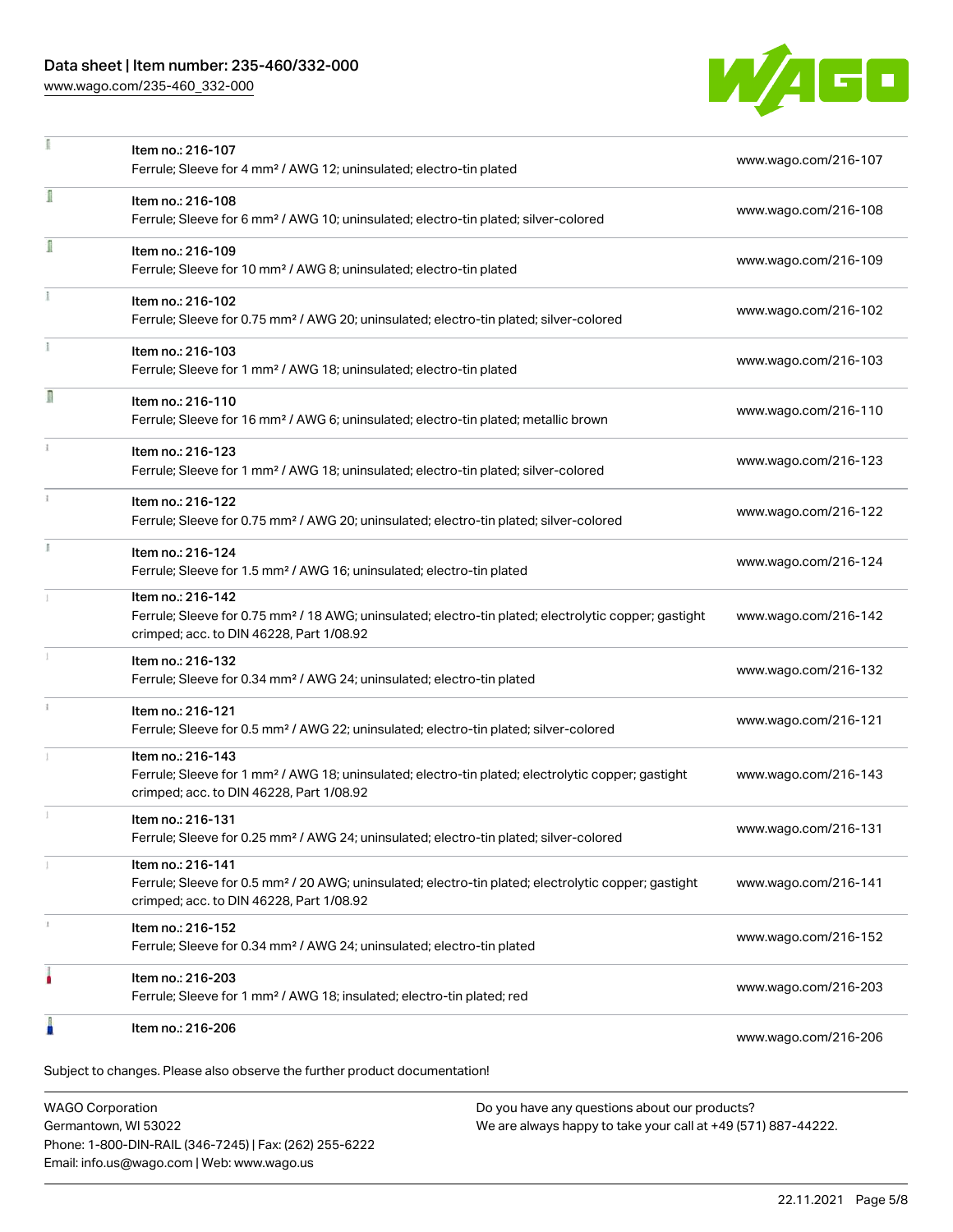[www.wago.com/235-460\\_332-000](http://www.wago.com/235-460_332-000)



|   | Ferrule; Sleeve for 2.5 mm <sup>2</sup> / AWG 14; insulated; electro-tin plated; blue                                                                                                                      |                      |
|---|------------------------------------------------------------------------------------------------------------------------------------------------------------------------------------------------------------|----------------------|
|   | Item no.: 216-207<br>Ferrule; Sleeve for 4 mm <sup>2</sup> / AWG 12; insulated; electro-tin plated; gray                                                                                                   | www.wago.com/216-207 |
|   | Item no.: 216-202<br>Ferrule; Sleeve for 0.75 mm <sup>2</sup> / 18 AWG; insulated; electro-tin plated; gray                                                                                                | www.wago.com/216-202 |
|   | Item no.: 216-151<br>Ferrule; Sleeve for 0.25 mm <sup>2</sup> / AWG 24; uninsulated; electro-tin plated                                                                                                    | www.wago.com/216-151 |
| Â | Item no.: 216-204<br>Ferrule; Sleeve for 1.5 mm <sup>2</sup> / AWG 16; insulated; electro-tin plated; black                                                                                                | www.wago.com/216-204 |
| I | Item no.: 216-209<br>Ferrule; Sleeve for 10 mm <sup>2</sup> / AWG 8; insulated; electro-tin plated; red                                                                                                    | www.wago.com/216-209 |
|   | Item no.: 216-205<br>Ferrule; Sleeve for 2.08 mm <sup>2</sup> / AWG 14; insulated; electro-tin plated; yellow                                                                                              | www.wago.com/216-205 |
|   | Item no.: 216-144<br>Ferrule; Sleeve for 1.5 mm <sup>2</sup> / AWG 16; uninsulated; electro-tin plated; electrolytic copper; gastight<br>crimped; acc. to DIN 46228, Part 1/08.92; silver-colored          | www.wago.com/216-144 |
|   | Item no.: 216-208<br>Ferrule; Sleeve for 6 mm <sup>2</sup> / AWG 10; insulated; electro-tin plated; electrolytic copper; gastight crimped; www.wago.com/216-208<br>acc. to DIN 46228, Part 4/09.90; yellow |                      |
|   | Item no.: 216-201<br>Ferrule; Sleeve for 0.5 mm <sup>2</sup> / 20 AWG; insulated; electro-tin plated; white                                                                                                | www.wago.com/216-201 |
| ۸ | Item no.: 216-223<br>Ferrule; Sleeve for 1 mm <sup>2</sup> / AWG 18; insulated; electro-tin plated; red                                                                                                    | www.wago.com/216-223 |
|   | Item no.: 216-210<br>Ferrule; Sleeve for 16 mm <sup>2</sup> / AWG 6; insulated; electro-tin plated; electrolytic copper; gastight crimped; www.wago.com/216-210<br>acc. to DIN 46228, Part 4/09.90; blue   |                      |
|   | Item no.: 216-241<br>Ferrule; Sleeve for 0.5 mm <sup>2</sup> / 20 AWG; insulated; electro-tin plated; electrolytic copper; gastight<br>crimped; acc. to DIN 46228, Part 4/09.90; white                     | www.wago.com/216-241 |
|   | Item no.: 216-242<br>Ferrule; Sleeve for 0.75 mm <sup>2</sup> / 18 AWG; insulated; electro-tin plated; electrolytic copper; gastight<br>crimped; acc. to DIN 46228, Part 4/09.90; gray                     | www.wago.com/216-242 |
|   | Item no.: 216-222<br>Ferrule; Sleeve for 0.75 mm <sup>2</sup> / 18 AWG; insulated; electro-tin plated; gray                                                                                                | www.wago.com/216-222 |
|   | Item no.: 216-221<br>Ferrule; Sleeve for 0.5 mm <sup>2</sup> / 20 AWG; insulated; electro-tin plated; white                                                                                                | www.wago.com/216-221 |
| 1 | Item no.: 216-224<br>Ferrule; Sleeve for 1.5 mm <sup>2</sup> / AWG 16; insulated; electro-tin plated; black                                                                                                | www.wago.com/216-224 |
|   | Item no.: 216-243<br>Ferrule; Sleeve for 1 mm <sup>2</sup> / AWG 18; insulated; electro-tin plated; electrolytic copper; gastight crimped; www.wago.com/216-243<br>acc. to DIN 46228, Part 4/09.90; red    |                      |
|   | Subject to changes. Please also observe the further product documentation!                                                                                                                                 |                      |
|   | <b>WAGO Corporation</b><br>Do you have any questions about our products?                                                                                                                                   |                      |

Germantown, WI 53022 Phone: 1-800-DIN-RAIL (346-7245) | Fax: (262) 255-6222 Email: info.us@wago.com | Web: www.wago.us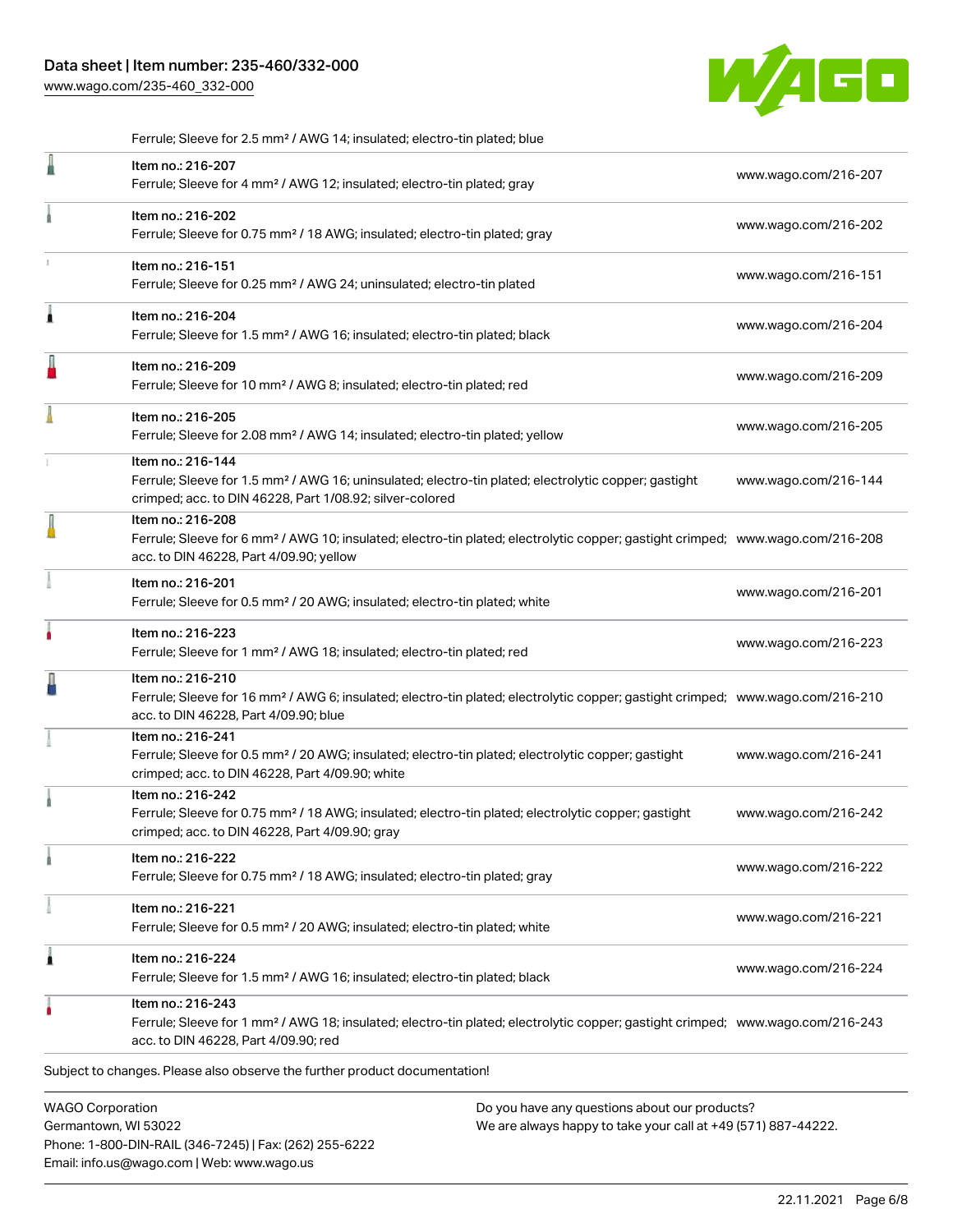# Data sheet | Item number: 235-460/332-000

[www.wago.com/235-460\\_332-000](http://www.wago.com/235-460_332-000)



| 1 | Item no.: 216-244                                                                                                                                                                                          |                      |
|---|------------------------------------------------------------------------------------------------------------------------------------------------------------------------------------------------------------|----------------------|
|   | Ferrule; Sleeve for 1.5 mm <sup>2</sup> / AWG 16; insulated; electro-tin plated; electrolytic copper; gastight<br>crimped; acc. to DIN 46228, Part 4/09.90; black                                          | www.wago.com/216-244 |
| ٠ | Item no.: 216-263<br>Ferrule; Sleeve for 1 mm <sup>2</sup> / AWG 18; insulated; electro-tin plated; electrolytic copper; gastight crimped; www.wago.com/216-263<br>acc. to DIN 46228, Part 4/09.90; red    |                      |
| I | Item no.: 216-246<br>Ferrule; Sleeve for 2.5 mm <sup>2</sup> / AWG 14; insulated; electro-tin plated; electrolytic copper; gastight<br>crimped; acc. to DIN 46228, Part 4/09.90; blue                      | www.wago.com/216-246 |
| Å | Item no.: 216-266<br>Ferrule; Sleeve for 2.5 mm <sup>2</sup> / AWG 14; insulated; electro-tin plated; electrolytic copper; gastight<br>crimped; acc. to DIN 46228, Part 4/09.90; blue                      | www.wago.com/216-266 |
| 1 | Item no.: 216-264<br>Ferrule; Sleeve for 1.5 mm <sup>2</sup> / AWG 16; insulated; electro-tin plated; electrolytic copper; gastight<br>crimped; acc. to DIN 46228, Part 4/09.90; black                     | www.wago.com/216-264 |
| Â | Item no.: 216-284<br>Ferrule; Sleeve for 1.5 mm <sup>2</sup> / AWG 16; insulated; electro-tin plated; electrolytic copper; gastight<br>crimped; acc. to DIN 46228, Part 4/09.90; black                     | www.wago.com/216-284 |
| A | Item no.: 216-286<br>Ferrule; Sleeve for 2.5 mm <sup>2</sup> / AWG 14; insulated; electro-tin plated; electrolytic copper; gastight<br>crimped; acc. to DIN 46228, Part 4/09.90; blue                      | www.wago.com/216-286 |
|   | Item no.: 216-287<br>Ferrule; Sleeve for 4 mm <sup>2</sup> / AWG 12; insulated; electro-tin plated; electrolytic copper; gastight crimped; www.wago.com/216-287<br>acc. to DIN 46228, Part 4/09.90; gray   |                      |
|   | Item no.: 216-262<br>Ferrule; Sleeve for 0.75 mm <sup>2</sup> / 18 AWG; insulated; electro-tin plated; electrolytic copper; gastight<br>crimped; acc. to DIN 46228, Part 4/09.90; gray                     | www.wago.com/216-262 |
|   | Item no.: 216-288<br>Ferrule; Sleeve for 6 mm <sup>2</sup> / AWG 10; insulated; electro-tin plated; electrolytic copper; gastight crimped; www.wago.com/216-288<br>acc. to DIN 46228, Part 4/09.90; yellow |                      |
|   | Item no.: 216-289<br>Ferrule; Sleeve for 10 mm <sup>2</sup> / AWG 8; insulated; electro-tin plated; electrolytic copper; gastight crimped; www.wago.com/216-289<br>acc. to DIN 46228, Part 4/09.90; red    |                      |
|   | Item no.: 216-301<br>Ferrule; Sleeve for 0.25 mm <sup>2</sup> / AWG 24; insulated; electro-tin plated; yellow                                                                                              | www.wago.com/216-301 |
|   | Item no.: 216-321<br>Ferrule; Sleeve for 0.25 mm <sup>2</sup> / AWG 24; insulated; electro-tin plated; yellow                                                                                              | www.wago.com/216-321 |
| ł | Item no.: 216-322<br>Ferrule; Sleeve for 0.34 mm <sup>2</sup> / 22 AWG; insulated; electro-tin plated; green                                                                                               | www.wago.com/216-322 |
| ≞ | Item no.: 216-267<br>Ferrule; Sleeve for 4 mm <sup>2</sup> / AWG 12; insulated; electro-tin plated; electrolytic copper; gastight crimped; www.wago.com/216-267<br>acc. to DIN 46228, Part 4/09.90; gray   |                      |
|   | Item no.: 216-302<br>Ferrule; Sleeve for 0.34 mm <sup>2</sup> / 22 AWG; insulated; electro-tin plated; light turquoise                                                                                     | www.wago.com/216-302 |

Subject to changes. Please also observe the further product documentation!

| WAGO Corporation                                       | Do you have any questions about our products?                 |
|--------------------------------------------------------|---------------------------------------------------------------|
| Germantown, WI 53022                                   | We are always happy to take your call at +49 (571) 887-44222. |
| Phone: 1-800-DIN-RAIL (346-7245)   Fax: (262) 255-6222 |                                                               |
| Email: info.us@wago.com   Web: www.wago.us             |                                                               |